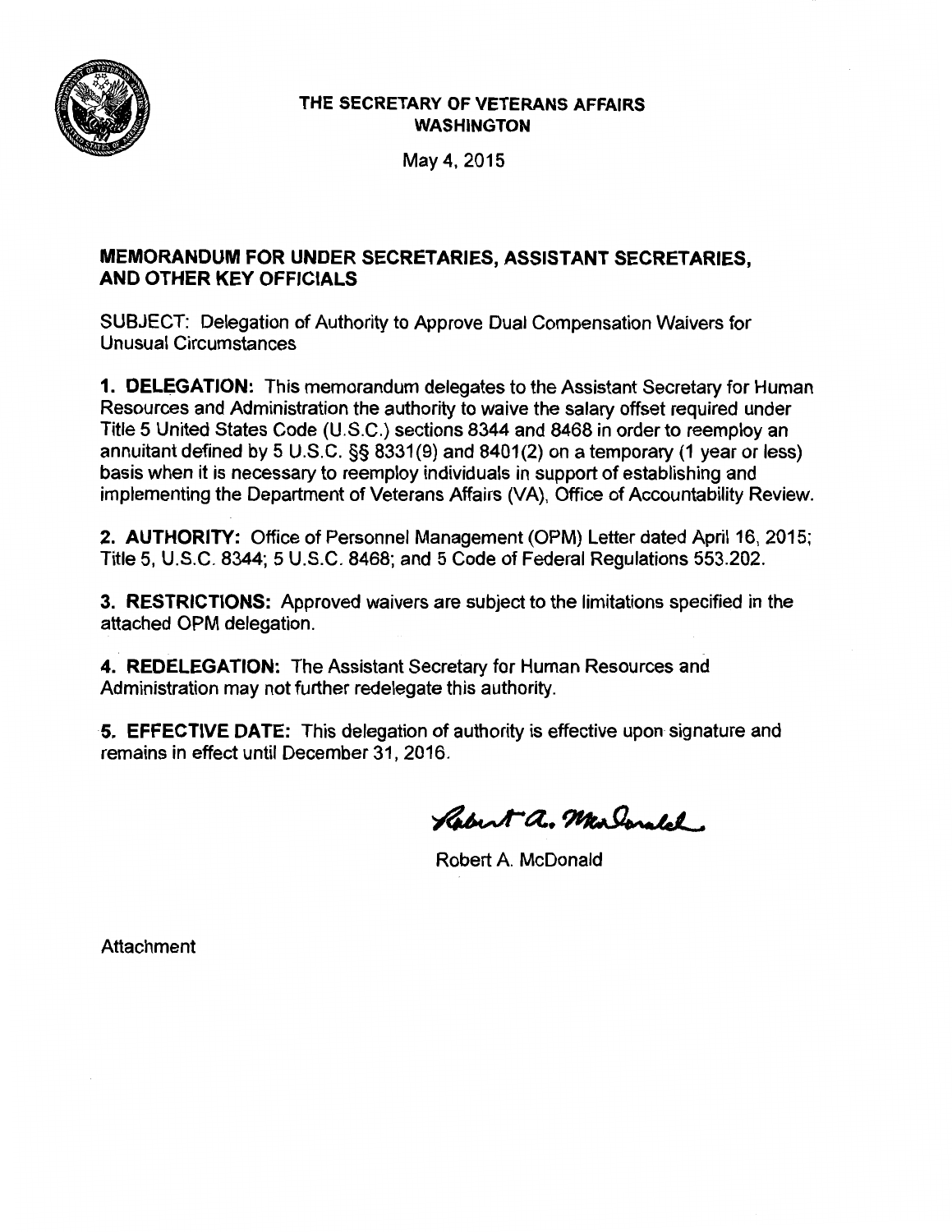

### UNITED STATES OFFICE OF PERSONNEL MANAGEMENT Washington, DC 20415

**APR 1 6 2015** 

The Director

The Honorable Robert A. McDonald **Secretary** U.S. Department of Veterans Affairs Office of the Secretary 810 Vermont Avenue, NW Washington, DC 20420

Dear Mr. Secretary:

The U.S. Office of Personnel Management (OPM) has approved your February 2, 2015 request, supplemented with information provided on February 26, 2015, on behalf of the Department of Veterans Affairs (VA), for a delegation of authority for a dual compensation reduction (salary off-set) waiver under 5 CFR 553.202. The enclosed delegated authority will enable the VA to waive the salary off-set in order to reemploy up to 15 individuals for the occupations of Human Resources Specialist (Employee Relations), GS-0201-13/14/I 5, Health Systems Specialist, GS-0671-13114, and Management and Program Analyst, GS-0343-13, located at various VA duty stations throughout the United States. This delegation of authority is needed to support the establishment and implementation of the newly created VA Office of Accountability Review (OAR). The purpose of this new office is to address VA senior leadership accountability and related investigations into allegations of misconduct and inappropriate scheduling and access to medical appointments for our nation's veterans.

In order to effectively establish and implement the newly created VA OAR, the VA may need to reemploy up to 15 experienced individuals as Human Resources Specialists, Health Systems Specialists, and Management and Program Analysts at various grade levels at VA duty station locations throughout the United States. These employees wilJ help VA to address allegations and incidents of senior manager misconduct with the aim of improving overall organizational integrity and performance over time. The main purpose of the VA OAR is to improve and accelerate leadership accountability actions consistently across the Department. OAR does this by investigating allegations of inappropriate scheduling of medical care for our nation's veterans, whistler-blower complaints substantiated by the Office of the Special Counsel, and other al1eged senior management misconduct. OPM is granting this authority until Saturday, December 31, 2016. The VA request meets the criteria under 5 CFR 553 .202, as follows:

I. *Description of the situation(s) for which the authority is requested.* As noted in its letter of February 2, 2015, and further established in supplementary material filed on February 26, the VA is faced with an unusual circumstance resulting from allegations of inappropriate management of veterans' access to health care at the Phoenix, AZ, VA Medical Center, as well as other VA Medical Centers and community-based outpatient clinics. In 2013, an employee filed a complaint with the VA Office of Inspector General (OIG), alleging that the purported successes in reducing wait times derived from manipulations of data, and that veterans were dying while waiting for medical appointments. In May 2014, these allegations were announced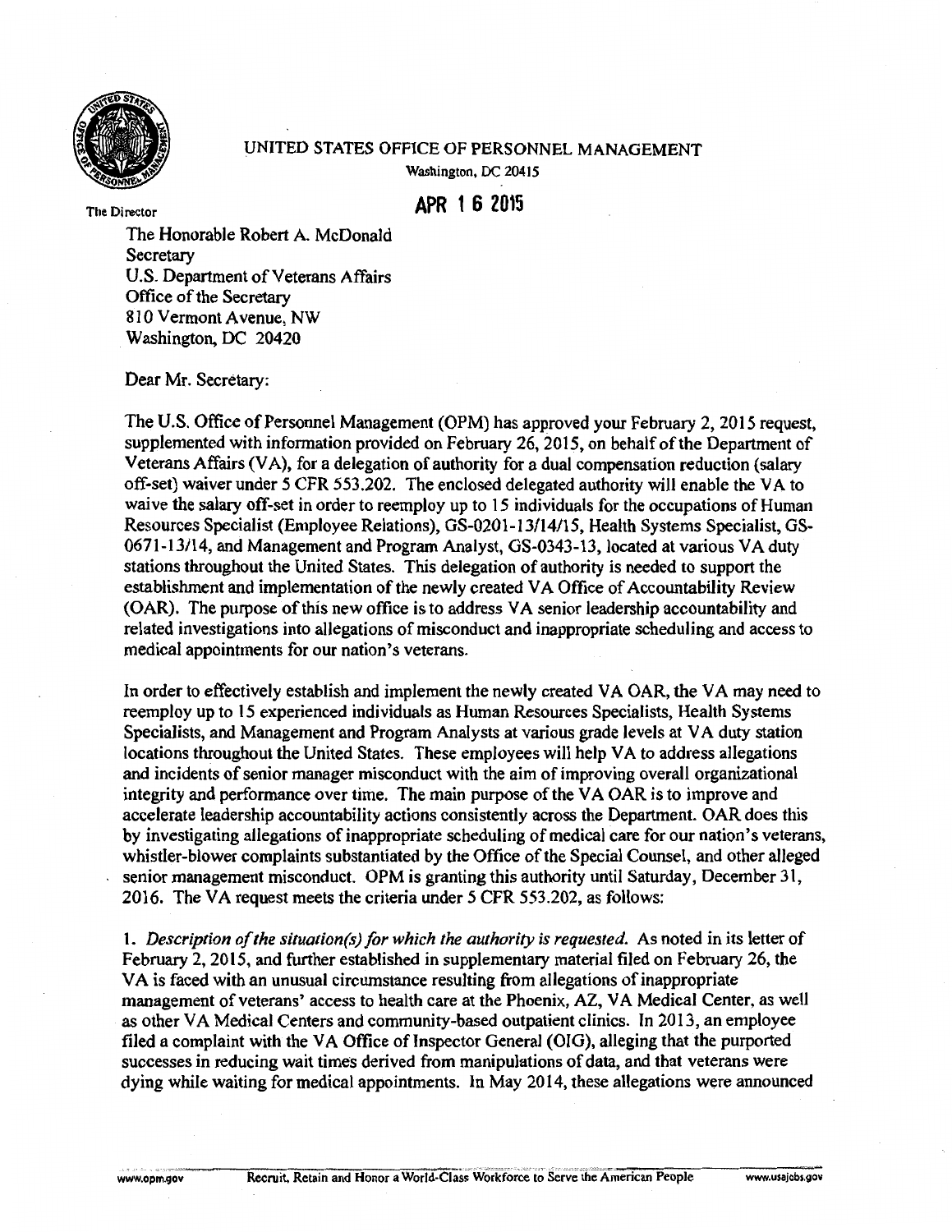#### Honorable Robert A. McDonald 2

to the U.S. Congress and to the general public. During the congressional hearing, Chairman Jeff Miller, House Committee on Veterans' Affairs, stated that dozens of VA patients in Phoenix, AZ, could have died while awaiting medical care.

Chairman Miller also stated that VA OIG investigators have evidence that the Phoenix, AZ, VA Medical Center kept two sets of records to conceal prolonged wait times for appointments. This congressional hearing raised concerns about the VA's ability to hold employees accountable for misconduct and/or poor performance. Initially, the OAR was established as a temporary office. Due to this congressional hearing in December 2014, however, the VA Secretary approved the establishment of OAR as a new, permanent VA Office, and expanded the office's mission to include reviewing and investigating allegations of misconduct and lack of oversight by senior leaders throughout the VA. The OAR also establishes and promulgates consistent investigative practices and procedures to determine whether allegations can be substantiated and whether discipline should be imposed. In order to respond to this highly visible congressional interest and on-going OIG investigation, the VA musf successfully establish the OAR. This effort will eventually help to ensure that, in the future, VA medical centers and primary care clinics provide our nation's veterans with timely medical appointments.

As a result of these allegations, VA expects OAR to have I 50-200 investigations to resolve each year. As a result of the initial allegations, VA investigated 70 cases between May 2013 and May 2014. These were investigated by 7 OAR staff members. Since May 2014, this caseload has doubled. The VA critically needs to be in a position to reemploy up to I *5* employees in order to meet these needs and ensure the best quality of health care for our nation's veterans. This unusual circumstance could not be avoided because the need to hire is the direct result of the allegations concerning inappropriate conduct by VA employees and officials, including senior leadership at the VA.

2. *Identification of the occupations, grades, and locations of positions that might be.filled under this delegated authority.* This approval allows VA to reemploy up to 15 individuals as Human Resources Specialists (Employee Relations), GS-0201-13/14/15, Health Systems Specialists, GS-0671-13/14, and Management and Program Analysts, GS-0343-13, at VA duty station locations across the United States. Between May 2013 and May 2014 approximately 70 cases were investigated. To date, these cases have doubled and the VA OIG continues to increase the number of facilities investigated for possible wrong-doing. The OAR currently has 112 open cases. Additionally, the Office of Special Counsel's VA caseload has also surged. Currently, the agency has an inadequate number of experienced Human Resources Specialists, who are trained in performing administrative investigations, to support this work. All appointees hired pursuant to this authority will be appointed to a temporary, time-limited appointment.

3. *Statemen( of expected duration.* The VA anticipates this unusual circumstance will last until December 31, 2016. The delegation is effective on the date VA signs the attached delegation of authority and ends on Saturday, December 31, 2016. No waiver granted pursuant to this delegation may continue beyond the December 31, 2016 termination date. This delegation also identifies the specific requirements and limitations related to this authority. In addition, VA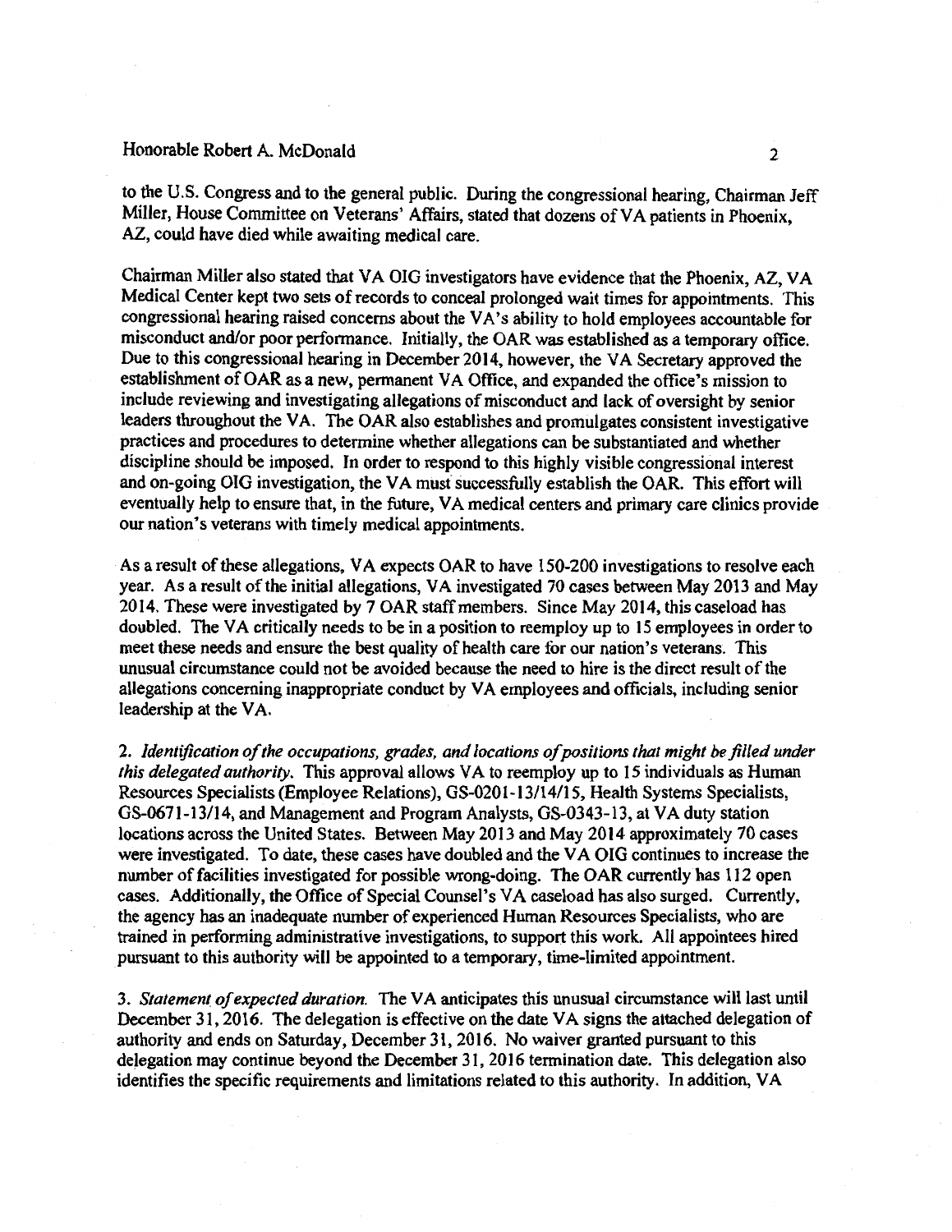### DELEGATED AUTHORITY TO THE DEPARTMENT OF VETERANS AFFAIRS FOR UNUSAL CIRCUMSTANCES

The Director, Office of Personnel Management (OPM), hereby delegates to the head or acting head of the U.S. Department of Veterans Affairs (VA), or his designee, authority to waive the dual compensation reduction (salary off-set) required of reemployed annuitants by sections 8344 and 8468 of title *5,* United States Code in connection with appointments for the establishment and implementation of the new VA Office of Accountability Review (OAR). This delegation will enable the Secretary or his designee to waive the salary off-set when necessary to reemploy a Civil Service Retirement System (CSRS) or Federal Employees Retirement System (FERS) annuitant on a temporary basis, but only if, and for so long as, the authority is necessary to hire individuals in support of establishing and implementing the VA OAR. This delegation begins on the date the Secretary signs this delegation below, and ends on Saturday, December 31, 2016, and is subject to the following limitations and requirements:

- 1. The head or acting head or his delegate (hereafter, you) may waive the salary off-set on a case-by-case basis, when necessary to quickly hire, on temporary appointment, an annuitant with optional retirement, excluding annuitants with early voluntary and buyout retirements, for the establishment and implementation of the new VA OAR.
- 2. You must terminate the waiver when the conditions that make the waiver necessary change, when the annuitant leaves the position, when the position or nature of the work changes, or when the not-to-exceed date is reached. Any waiver granted pursuant to this delegation must terminate no later than Saturday, December 31, 2016.
- 3. You may re-delegate this authority to a senior VA human resources official at the Headquarters level familiar with the purpose and requirements of the VA OAR.
- 4. Waiver requests must be in writing (email is acceptable). The annuitant must have declined reappointment without a waiver in order for a waiver to be requested. The waiver request must include the following:
	- The position's title, series, pay plan, grade, work schedule (full-time, part-time, or intermittent), work location (city and state), the proposed appointing authority, the appointment's termination date, and the waiver's termination date.
	- The annuitant's full name and civil service retirement number and a recitation whether the annuitant has declined re-employment without a waiver (quoting the annuitant's words is acceptable).
	- A brief statement documenting that the position and work are of a temporary nature and, reciting that the appointment in question will be used solely to support your hiring efforts for the establishment and implementation of the newly created VA OAR and explaining how the appointment in question will directly support such efforts. Each approval of a waiver must provide a reason why the waiver is justified by criteria set forth in applicable OPM regulation.